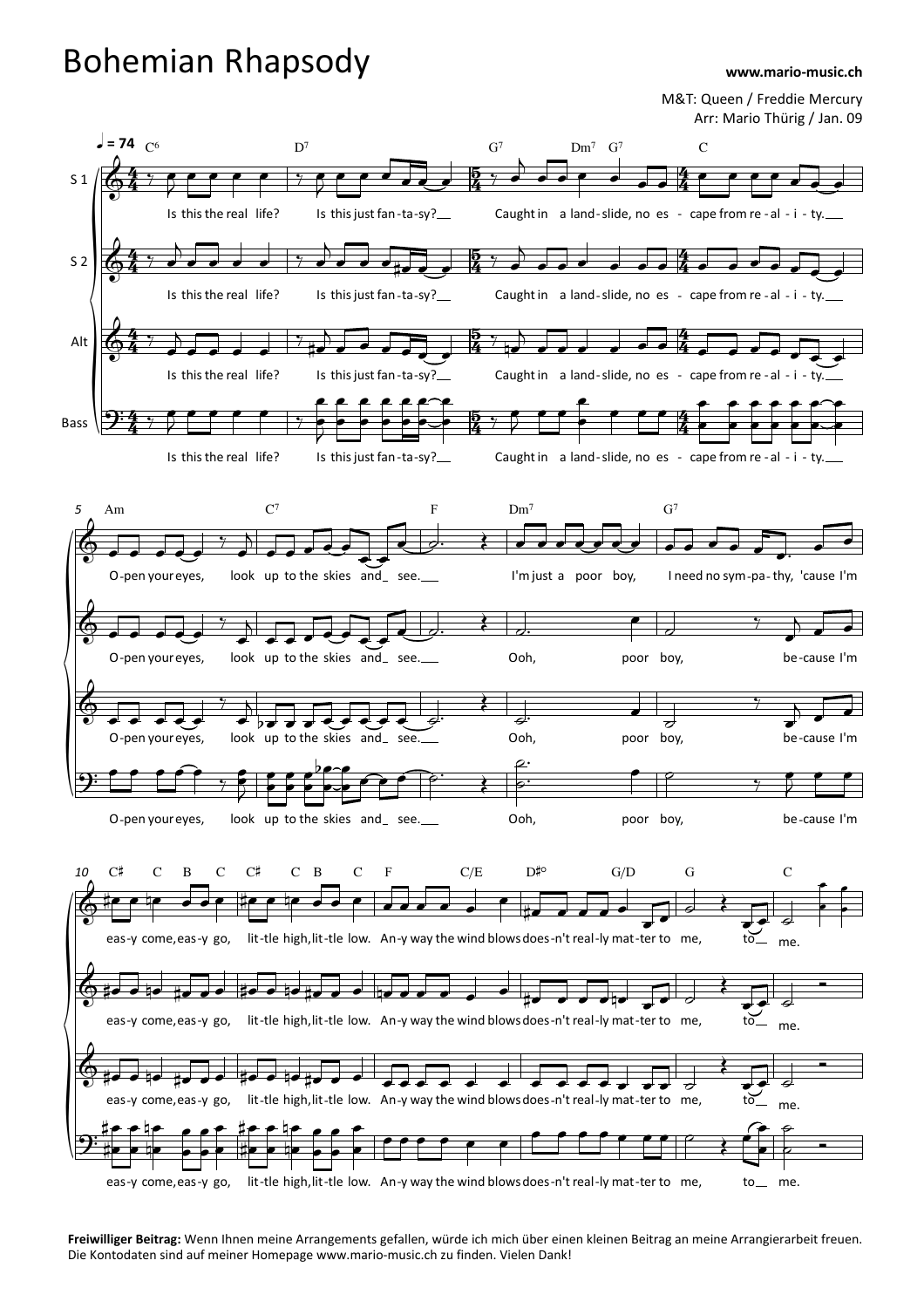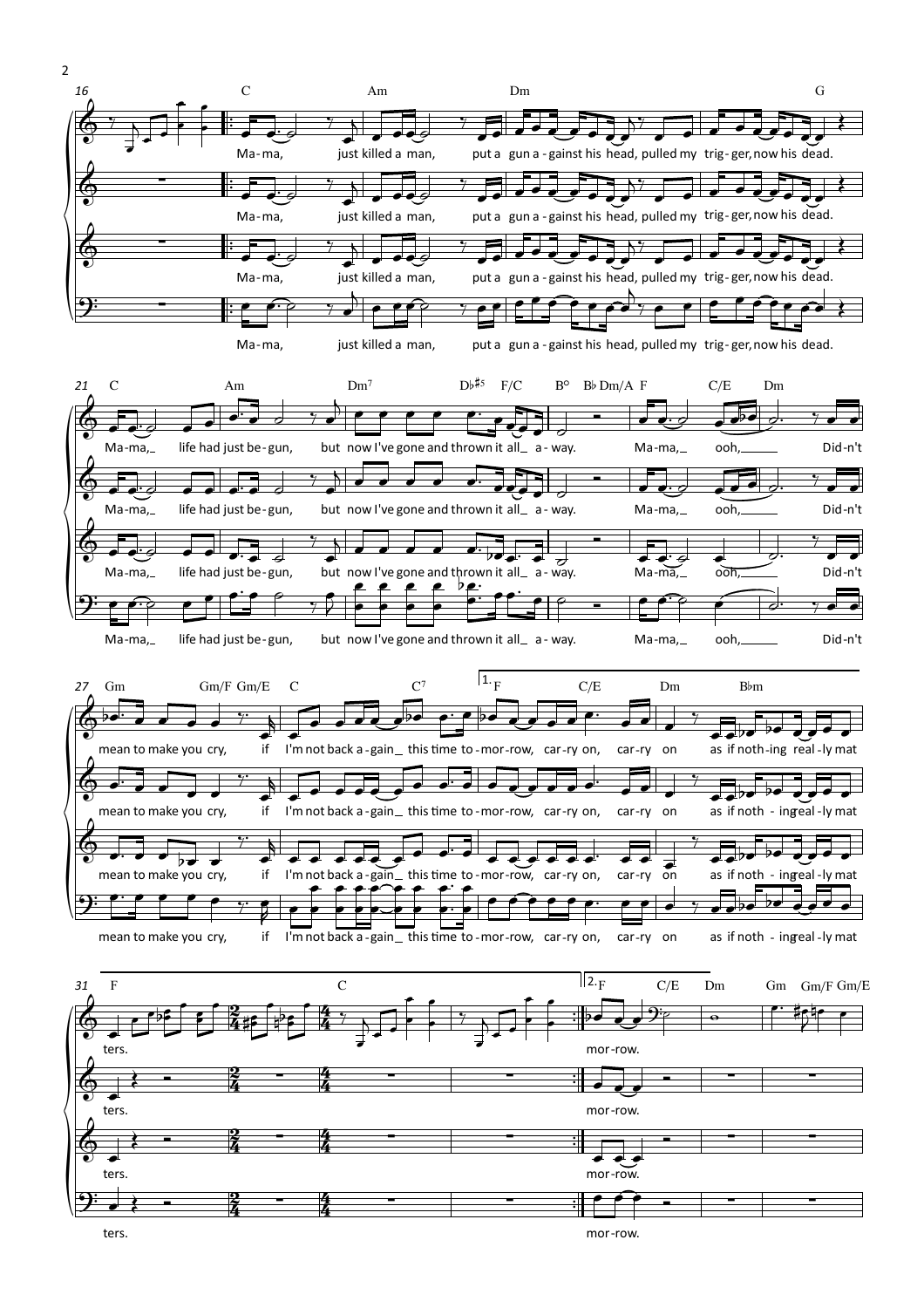



Scar-anouche, Scar-a-mouche, will you do the Fan-dan-go. Thun-der-bolt and light-ning,



CO.

He's just a poor boy from a poor fa-mi-ly.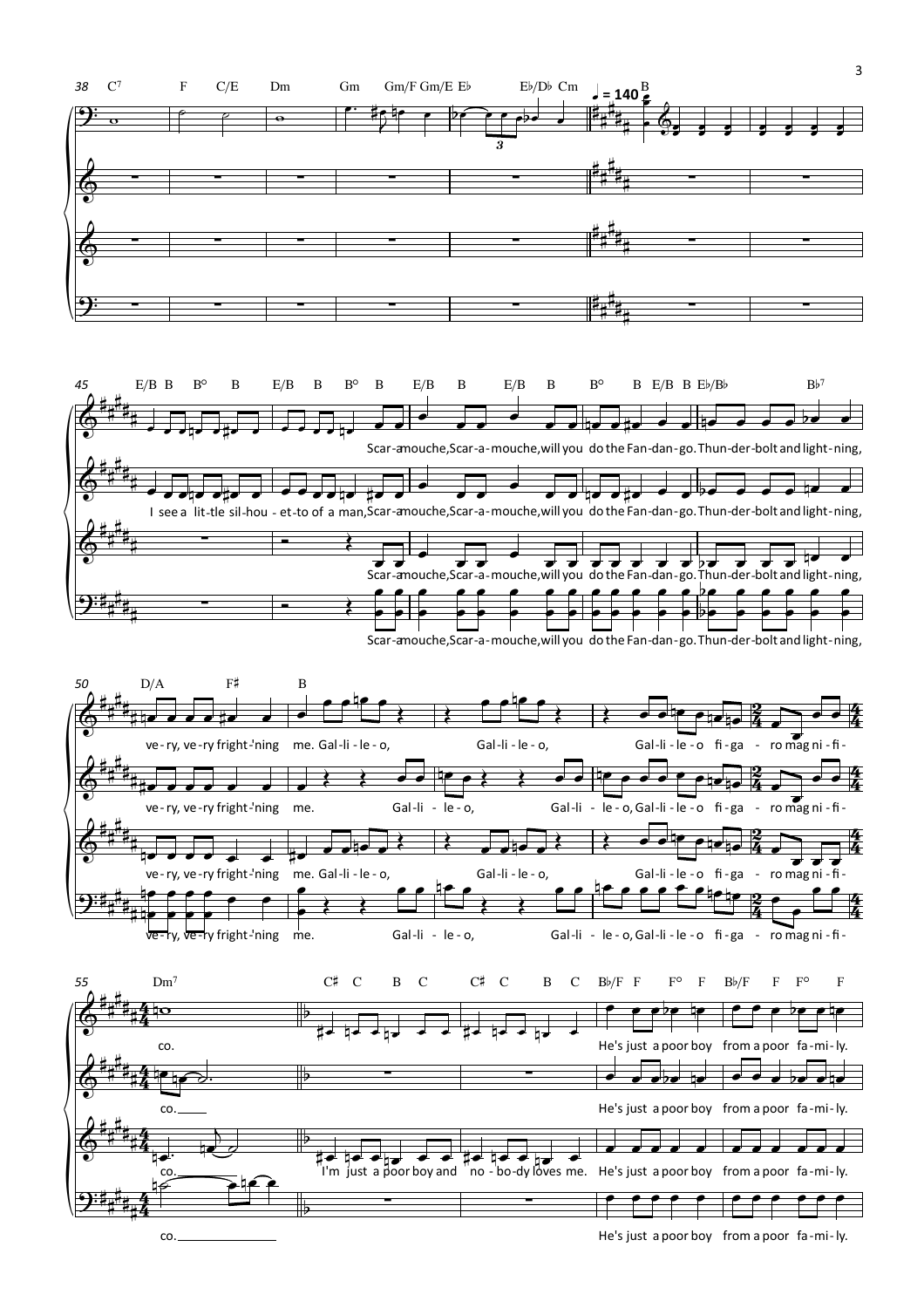

no, no, no!Oh ma-ma - mi-a, ma-ma-mi-a, Ma-ma - mi-a, let me go. Be - el - ze-bub has a dev-il put a-side for me, for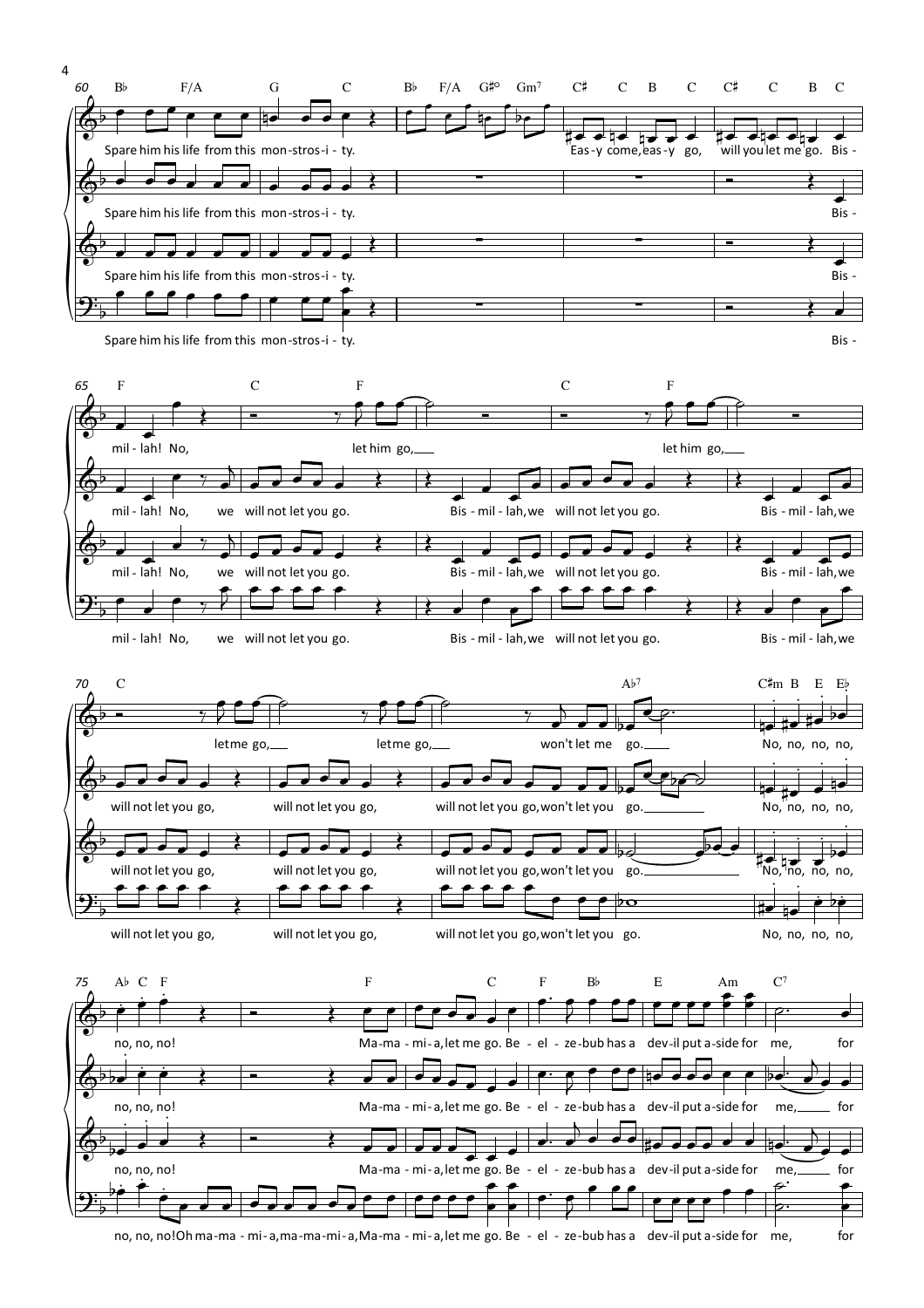

A-ny-one can see, noth-ing real-ly mat-ters, noth-ing real-ly mat-ters to